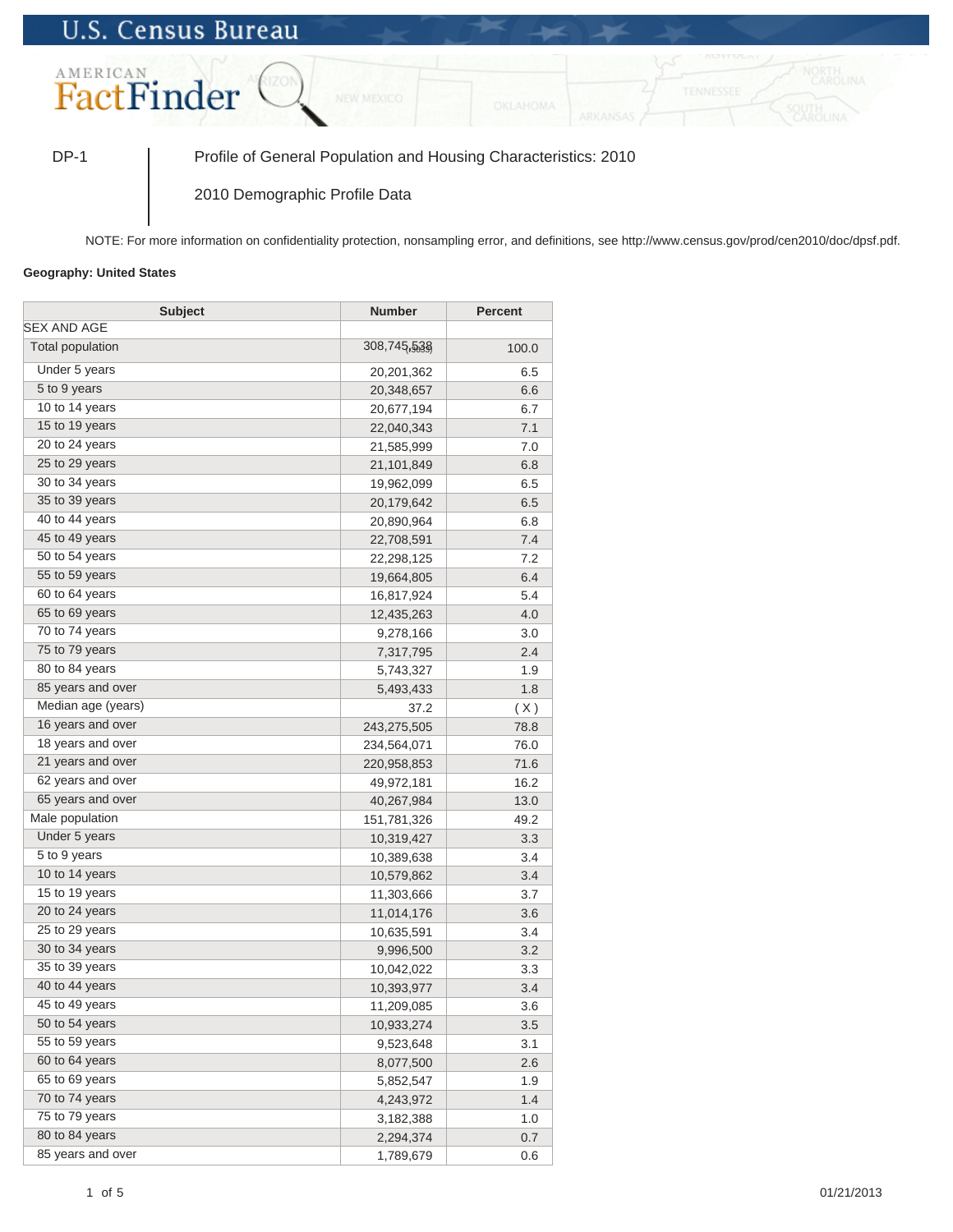| <b>Subject</b>                                                    | <b>Number</b> | <b>Percent</b> |
|-------------------------------------------------------------------|---------------|----------------|
| Median age (years)                                                | 35.8          | (X)            |
| 16 years and over                                                 | 118,315,377   | 38.3           |
| 18 years and over                                                 | 113,836,190   | 36.9           |
| 21 years and over                                                 | 106,880,414   | 34.6           |
| 62 years and over                                                 | 22,015,876    | 7.1            |
| 65 years and over                                                 | 17,362,960    | 5.6            |
| Female population                                                 | 156,964,212   | 50.8           |
| Under 5 years                                                     | 9,881,935     | 3.2            |
| 5 to 9 years                                                      | 9,959,019     | 3.2            |
| 10 to 14 years                                                    | 10,097,332    | 3.3            |
| 15 to 19 years                                                    | 10,736,677    | 3.5            |
| 20 to 24 years                                                    | 10,571,823    | 3.4            |
| 25 to 29 years                                                    | 10,466,258    | 3.4            |
| 30 to 34 years                                                    | 9,965,599     | 3.2            |
| 35 to 39 years                                                    | 10,137,620    | 3.3            |
| 40 to 44 years                                                    | 10,496,987    | 3.4            |
| 45 to 49 years                                                    | 11,499,506    | 3.7            |
| 50 to 54 years                                                    | 11,364,851    | 3.7            |
| 55 to 59 years                                                    | 10,141,157    | 3.3            |
| 60 to 64 years                                                    | 8,740,424     | 2.8            |
| 65 to 69 years                                                    | 6,582,716     | 2.1            |
| 70 to 74 years                                                    | 5,034,194     | 1.6            |
| 75 to 79 years                                                    | 4,135,407     | 1.3            |
| 80 to 84 years                                                    | 3,448,953     | 1.1            |
| 85 years and over                                                 | 3,703,754     | 1.2            |
| Median age (years)                                                | 38.5          | (X)            |
| 16 years and over                                                 | 124,960,128   | 40.5           |
| 18 years and over                                                 | 120,727,881   | 39.1           |
| 21 years and over                                                 | 114,078,439   | 36.9           |
| 62 years and over                                                 | 27,956,305    | 9.1            |
| 65 years and over                                                 | 22,905,024    | 7.4            |
| <b>RACE</b>                                                       |               |                |
| Total population                                                  | 308,745,538   | 100.0          |
| One Race                                                          |               |                |
| White                                                             | 299,736,465   | 97.1           |
| <b>Black or African American</b>                                  | 223,553,265   | 72.4           |
|                                                                   | 38,929,319    | 12.6           |
| American Indian and Alaska Native<br>Asian                        | 2,932,248     | 0.9            |
| Asian Indian                                                      | 14,674,252    | 4.8            |
| Chinese                                                           | 2,843,391     | 0.9            |
|                                                                   | 3,347,229     | 1.1            |
| Filipino                                                          | 2,555,923     | 0.8            |
| Japanese<br>Korean                                                | 763,325       | 0.2            |
|                                                                   | 1,423,784     | $0.5\,$        |
| Vietnamese                                                        | 1,548,449     | $0.5\,$        |
| Other Asian [1]                                                   | 2,192,151     | 0.7            |
| Native Hawaiian and Other Pacific Islander                        | 540,013       | 0.2            |
| Native Hawaiian                                                   | 156,146       | 0.1            |
| Guamanian or Chamorro                                             | 88,310        | 0.0            |
| Samoan                                                            | 109,637       | 0.0            |
| Other Pacific Islander [2]                                        | 185,920       | 0.1            |
| Some Other Race                                                   | 19,107,368    | 6.2            |
| Two or More Races                                                 | 9,009,073     | 2.9            |
| White; American Indian and Alaska Native [3]                      | 1,432,309     | $0.5\,$        |
| White; Asian [3]                                                  | 1,623,234     | $0.5\,$        |
| White; Black or African American [3]                              | 1,834,212     | 0.6            |
| White; Some Other Race [3]                                        | 1,740,924     | 0.6            |
| Race alone or in combination with one or more other<br>races: [4] |               |                |
| White                                                             | 231,040,398   | 74.8           |
| <b>Black or African American</b>                                  | 42,020,743    | 13.6           |
| American Indian and Alaska Native                                 | 5,220,579     | 1.7            |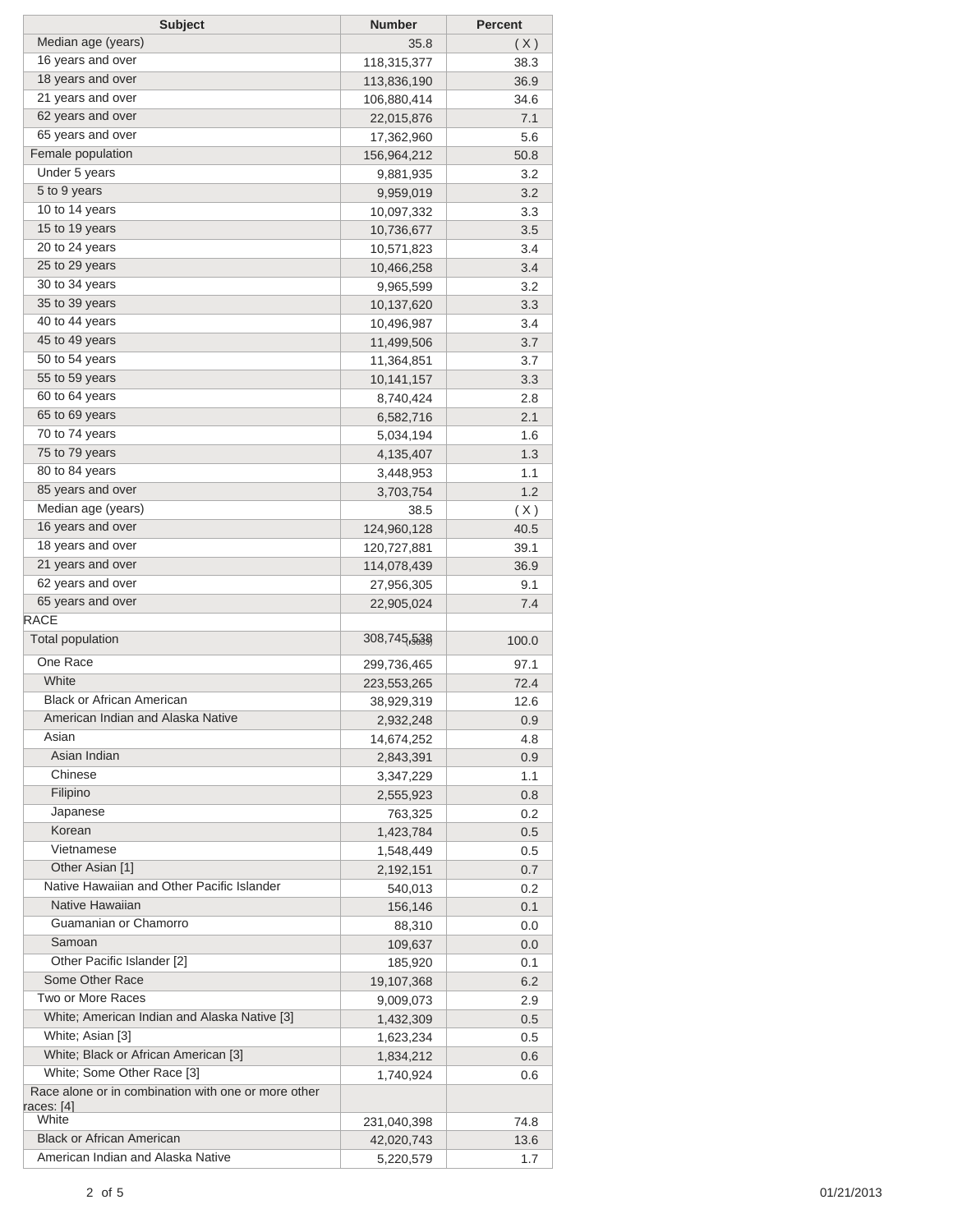| <b>Subject</b>                                                  | <b>Number</b>                | <b>Percent</b> |
|-----------------------------------------------------------------|------------------------------|----------------|
| Asian                                                           | 17,320,856                   | 5.6            |
| Native Hawaiian and Other Pacific Islander                      | 1,225,195                    | 0.4            |
| Some Other Race                                                 | 21,748,084                   | 7.0            |
| <b>HISPANIC OR LATINO</b>                                       |                              |                |
| <b>Total population</b>                                         | 308,745,538                  | 100.0          |
| Hispanic or Latino (of any race)                                | 50,477,594                   | 16.3           |
| Mexican                                                         | 31,798,258                   | 10.3           |
| Puerto Rican                                                    | 4,623,716                    | 1.5            |
| Cuban                                                           | 1,785,547                    | 0.6            |
| Other Hispanic or Latino [5]                                    | 12,270,073                   | 4.0            |
| Not Hispanic or Latino                                          | 258,267,944                  | 83.7           |
| <b>HISPANIC OR LATINO AND RACE</b>                              |                              |                |
| <b>Total population</b>                                         | 308,745,538                  | 100.0          |
| Hispanic or Latino                                              |                              |                |
| White alone                                                     | 50,477,594                   | 16.3           |
| Black or African American alone                                 | 26,735,713                   | 8.7            |
| American Indian and Alaska Native alone                         | 1,243,471                    | 0.4            |
| Asian alone                                                     | 685,150                      | 0.2            |
| Native Hawaiian and Other Pacific Islander alone                | 209,128                      | 0.1            |
| Some Other Race alone                                           | 58,437                       | 0.0            |
| Two or More Races                                               | 18,503,103                   | 6.0            |
| Not Hispanic or Latino                                          | 3,042,592                    | 1.0            |
| White alone                                                     | 258,267,944                  | 83.7           |
| Black or African American alone                                 | 196,817,552                  | 63.7           |
| American Indian and Alaska Native alone                         | 37,685,848                   | 12.2           |
|                                                                 | 2,247,098                    | 0.7            |
| Asian alone<br>Native Hawaiian and Other Pacific Islander alone | 14,465,124                   | 4.7            |
|                                                                 | 481,576                      | 0.2            |
| Some Other Race alone                                           | 604,265                      | 0.2            |
| Two or More Races<br><b>RELATIONSHIP</b>                        | 5,966,481                    | 1.9            |
|                                                                 |                              |                |
| <b>Total population</b>                                         | 308,745,538                  | 100.0          |
| In households                                                   | 300,758,265                  | 97.4           |
| Householder                                                     | 116,716,292                  | 37.8           |
| Spouse [6]                                                      | 56,510,377                   | 18.3           |
| Child                                                           | 88,820,256                   | 28.8           |
| Own child under 18 years                                        | 64,778,147                   | 21.0           |
| Other relatives                                                 | 20,411,239                   | 6.6            |
| Under 18 years                                                  | 7,779,796                    | 2.5            |
| 65 years and over                                               | 2,941,638                    | 1.0            |
| Nonrelatives                                                    | 18,300,051                   | 5.9            |
| Under 18 years                                                  | 1,325,848                    | 0.4            |
| 65 years and over                                               | 794,726                      | 0.3            |
| Unmarried partner                                               | 7,744,711                    | 2.5            |
| In group quarters                                               | 7,987,323 <sup>(r2263)</sup> | 2.6            |
| Institutionalized population                                    | 3,993,659                    | 1.3            |
| Male                                                            | 2,716,877                    | 0.9            |
| Female                                                          | 1,276,782                    | 0.4            |
| Noninstitutionalized population                                 | 3,993,664                    | 1.3            |
| Male                                                            | 2,141,333                    | 0.7            |
| Female                                                          | 1,852,331                    | 0.6            |
| <b>HOUSEHOLDS BY TYPE</b>                                       |                              |                |
| <b>Total households</b>                                         | 116,716,292 <sup>(r1)</sup>  | 100.0          |
| Family households (families) [7]                                |                              |                |
| With own children under 18 years                                | 77,538,296                   | 66.4           |
| Husband-wife family                                             | 34,743,604                   | 29.8           |
| With own children under 18 years                                | 56,510,377                   | 48.4           |
|                                                                 | 23,588,268                   | 20.2           |
| Male householder, no wife present                               | 5,777,570                    | 5.0            |
| With own children under 18 years                                | 2,789,424                    | 2.4            |
| Female householder, no husband present                          | 15,250,349                   | 13.1           |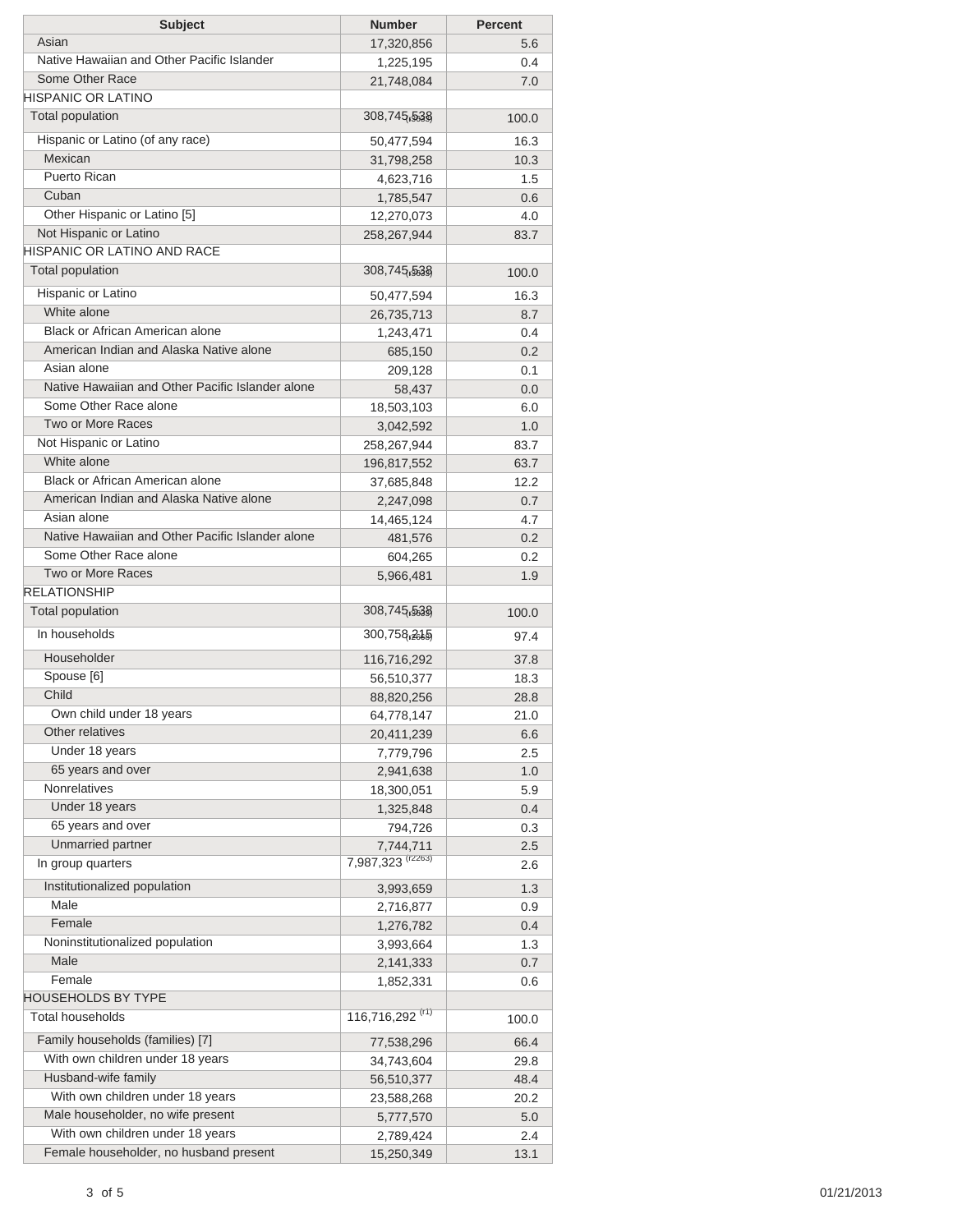| <b>Subject</b>                                  | <b>Number</b>               | <b>Percent</b> |
|-------------------------------------------------|-----------------------------|----------------|
| With own children under 18 years                | 8,365,912                   | 7.2            |
| Nonfamily households [7]                        | 39,177,996                  | 33.6           |
| Householder living alone                        | 31,204,909                  | 26.7           |
| Male                                            | 13,906,294                  | 11.9           |
| 65 years and over                               | 3,171,724                   | 2.7            |
| Female                                          | 17,298,615                  | 14.8           |
| 65 years and over                               | 7,823,965                   | 6.7            |
| Households with individuals under 18 years      | 38,996,219                  | 33.4           |
| Households with individuals 65 years and over   | 29,091,122                  | 24.9           |
| Average household size                          | 2.58                        | (X)            |
| Average family size [7]                         | 3.14                        | (X)            |
| <b>HOUSING OCCUPANCY</b>                        |                             |                |
| Total housing units                             | 131,704,730                 | 100.0          |
| Occupied housing units                          | 116,716,292 <sup>(r1)</sup> | 88.6           |
| Vacant housing units                            | 14,988,438                  | 11.4           |
| For rent                                        | 4,137,567                   | 3.1            |
| Rented, not occupied                            | 206,825                     | 0.2            |
| For sale only                                   | 1,896,796                   | 1.4            |
| Sold, not occupied                              | 421,032                     | 0.3            |
| For seasonal, recreational, or occasional use   | 4,649,298                   | 3.5            |
| All other vacants                               | 3,676,920                   | 2.8            |
| Homeowner vacancy rate (percent) [8]            | 2.4                         | (X)            |
| Rental vacancy rate (percent) [9]               | 9.2                         | (X)            |
| <b>HOUSING TENURE</b>                           |                             |                |
| Occupied housing units                          | 116,716,292 <sup>(r1)</sup> | 100.0          |
| Owner-occupied housing units                    | 75,986,074                  | 65.1           |
| Population in owner-occupied housing units      | 201,278,493                 | (X)            |
| Average household size of owner-occupied units  | 2.65                        | (X)            |
| Renter-occupied housing units                   | 40,730,218                  | 34.9           |
| Population in renter-occupied housing units     | 99,479,722                  | (X)            |
| Average household size of renter-occupied units | 2.44                        | (X)            |

| (r3633) | This count has been revised.<br>Revised count: 308,745,609<br>Revision date: 02-28-2012 |
|---------|-----------------------------------------------------------------------------------------|
|         | For more information, see 2010 Census Count Question Resolution.                        |
| (r2668) | This count has been revised.<br>Revised count: 300,758,216                              |
|         | Revision date: 02-28-2012                                                               |
|         | For more information, see 2010 Census Count Question Resolution.                        |
| (r2263) | This count has been revised.                                                            |
|         | Revised count: 7,987,393<br>Revision date: 02-28-2012                                   |
|         | For more information, see 2010 Census Count Question Resolution.                        |
| (r1)    | This count has been revised.                                                            |
|         | Revised count: 116,716,293<br>Revision date: 02-28-2012                                 |
|         | For more information, see 2010 Census Count Question Resolution.                        |
| (r1268) | This count has been revised.                                                            |
|         | Revised count: 131,704,731                                                              |
|         | Revision date: 02-28-2012                                                               |
|         | For more information, see 2010 Census Count Question Resolution.                        |

## X Not applicable.

[1] Other Asian alone, or two or more Asian categories.

[2] Other Pacific Islander alone, or two or more Native Hawaiian and Other Pacific Islander categories.

[3] One of the four most commonly reported multiple-race combinations nationwide in Census 2000.

[4] In combination with one or more of the other races listed. The six numbers may add to more than the total population, and the six percentages may add to more than 100 percent because individuals may report more than one race.

[5] This category is composed of people whose origins are from the Dominican Republic, Spain, and Spanish-speaking Central or South American countries. It also includes general origin responses such as "Latino" or "Hispanic."

[6] "Spouse" represents spouse of the householder. It does not reflect all spouses in a household. Responses of "same-sex spouse" were edited during processing to "unmarried partner."

[7] "Family households" consist of a householder and one or more other people related to the householder by birth, marriage, or adoption. They do not include same-sex married couples even if the marriage was performed in a state issuing marriage certificates for same-sex couples. Same-sex couple households are included in the family households category if there is at least one additional